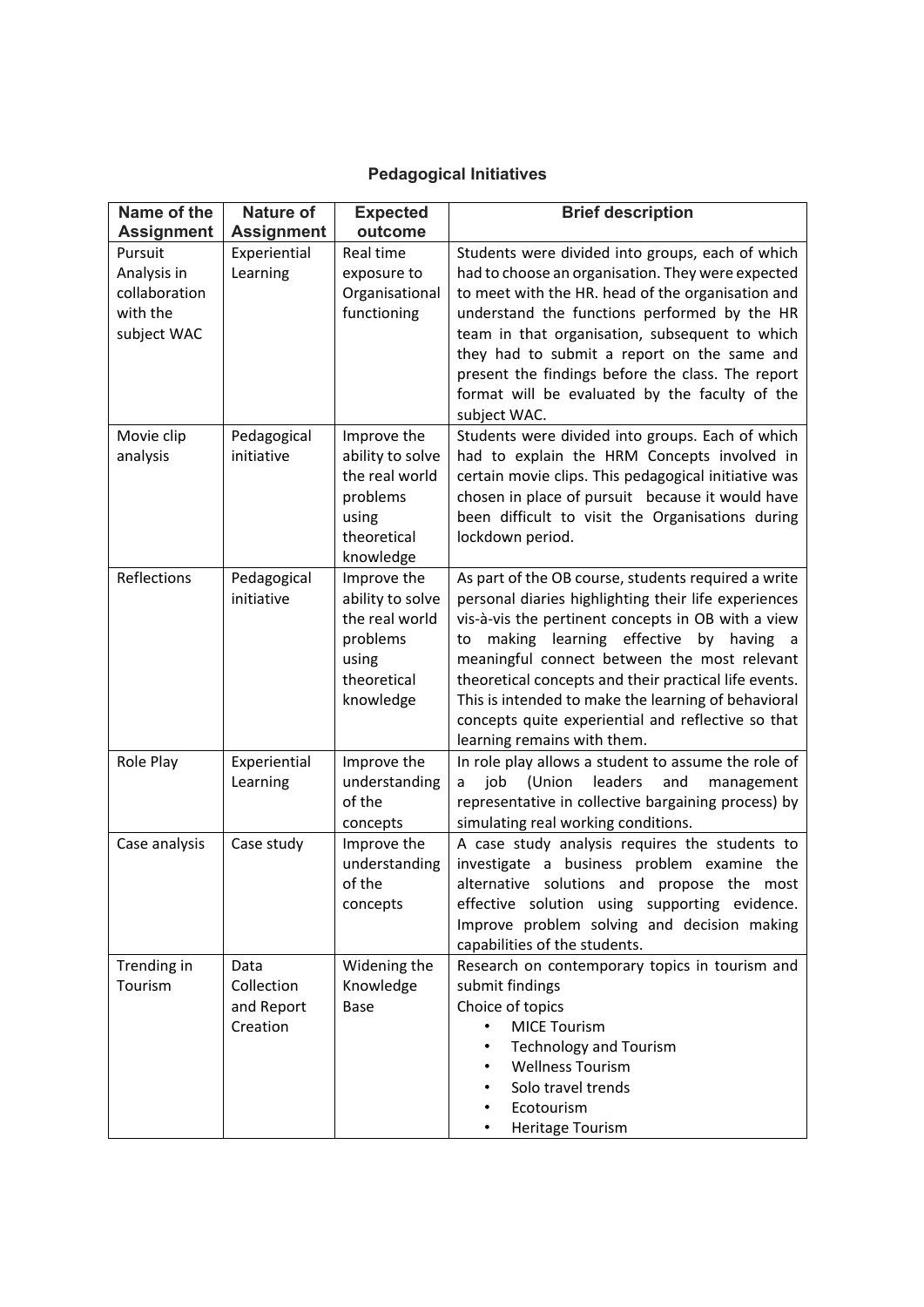|                                                            |                                  |                                                             | Dark Tourism<br>٠<br>Ailing aviation Industry<br>Sharing Economy in Tourism                                                                                                                                                                                                                                                                                                                                                                                     |
|------------------------------------------------------------|----------------------------------|-------------------------------------------------------------|-----------------------------------------------------------------------------------------------------------------------------------------------------------------------------------------------------------------------------------------------------------------------------------------------------------------------------------------------------------------------------------------------------------------------------------------------------------------|
| Virtual<br>Campaigns                                       | Case Study                       | Critical<br>Evaluation                                      | Analyze and Evaluate the virtual advertising<br>campaigns of a chosen destination                                                                                                                                                                                                                                                                                                                                                                               |
| Tourism &<br>Governments                                   | Pre-reading                      | Widening<br>Knowledge<br>Base and<br>Critical<br>Evaluation | To understand and evaluate<br>how<br>different<br>governments are handling the crisis due to the<br>pandemic in the context of tourism                                                                                                                                                                                                                                                                                                                          |
| Destination<br><b>Branding</b>                             | Project                          | Putting theory<br>to practice                               | Develop a creative tourism plan for any select<br>destination in India with a plan to give local<br>experience unique to the region and involving the<br>local community. Create Tourism elements for<br>Social Media content                                                                                                                                                                                                                                   |
| <b>Business Plan</b>                                       | Proposal<br>Creation             | Creating<br>something<br>new                                | Students will be segregated into batches as per<br>mentor group. Each team needs to prepare a<br>business plan for a single product manufacturing<br>unit. Need to prepare detailed report containing<br>material, cost break up, cost sheet, break even<br>analysis etc. Pre-mid-term student groups are<br>maintained. Students need to prepare various<br>functional budgets for the business plan they have<br>created based on the cost revenue estimates. |
| Financial<br>Models<br>Creation                            | Exercise /<br>Practical          | Putting theory<br>to practice                               | Students need to create financial models based on<br>the assumptions specified and required to present<br>it graphically.                                                                                                                                                                                                                                                                                                                                       |
| Organizational<br>Evaluation                               | Scenario<br>Analysis &<br>Report | Critical<br>Evaluation                                      | Student groups are formed. They are required to<br>identify a company, which was in news for earnings<br>management or fraud and need to prepare a report<br>highlighting the modes of earnings management or<br>fraud                                                                                                                                                                                                                                          |
| Scrap Book                                                 | Pedagogical<br>initiative        | Widening the<br>Knowledge<br>Base                           | In-depth literature review was a pre requisite for<br>the assignment. This also introduced them to the<br>process, which is an integral aspect of doing<br>research, an essential skill they have to develop as<br>aspiring managers.                                                                                                                                                                                                                           |
| Progressive<br>Evaluation of<br>Research<br>Skills (PERS). | Group Project                    | Putting theory<br>to practice                               | The students will identify research topics, which,<br>will be vetted by the faculty in-charge of the<br>subject. The students' activities will be evaluated<br>on the following areas: Part I- Identification of the<br>research topic, Literature review, Identifying the<br>Appropriate research design and Generation of<br>data collection tool. Part II - Data management and<br>Report submission                                                         |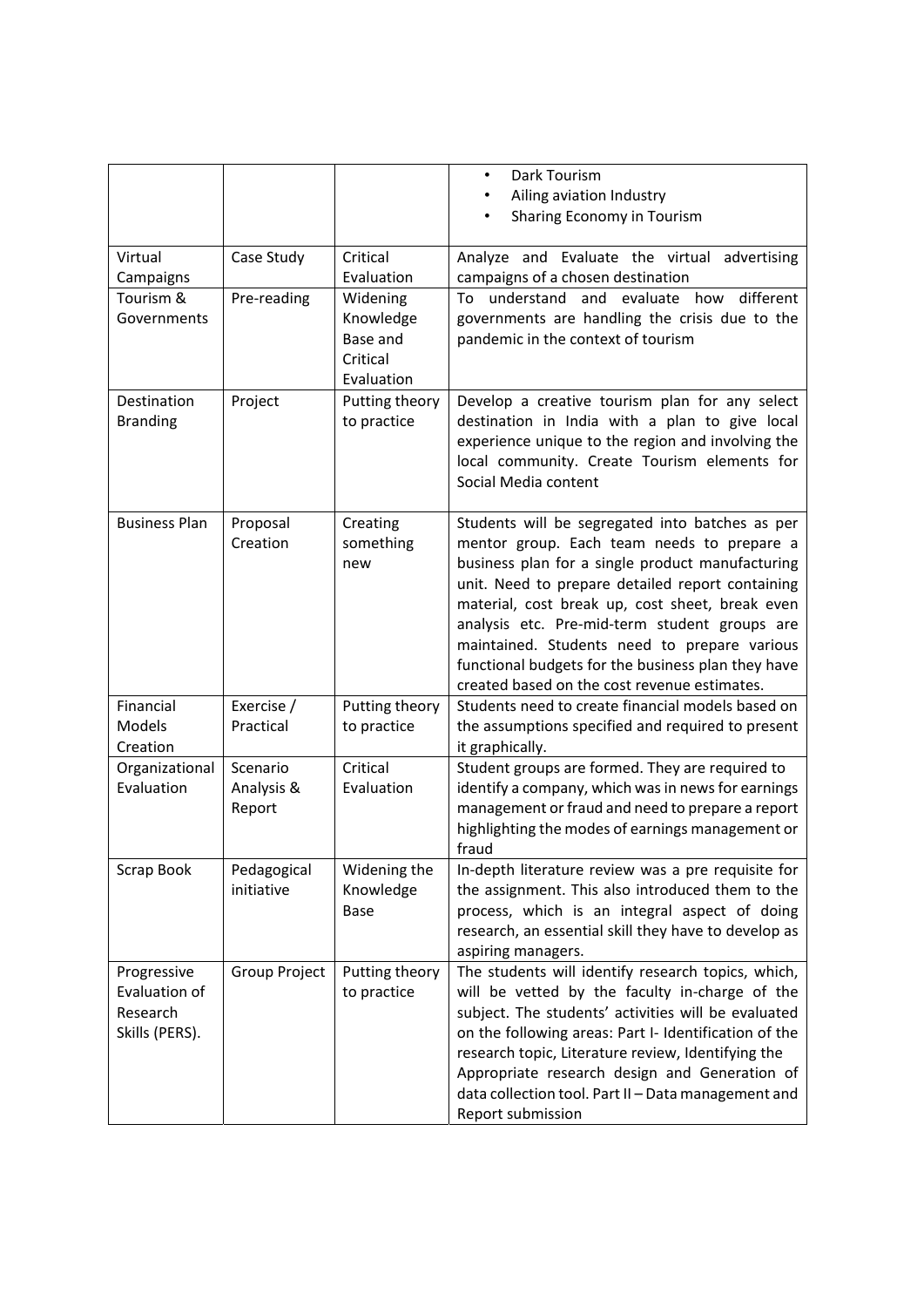| Newsletter        | Experiential | Putting theory | In groups the students will have a create a          |
|-------------------|--------------|----------------|------------------------------------------------------|
| creation          | Learning     | to practice    | company newsletter specifying the profile of the     |
|                   |              |                | organization, the CSR activities, employee stories   |
|                   |              |                | etc.                                                 |
| Content           | Experiential | Putting theory | Students are supposed to create a blog and write     |
| writing for       | Learning     | into practice  | contents for it, individually. It has to be based on |
| <b>Blog</b>       |              |                | the crafting of electronic messages theories         |
| Presentation      | Experiential | Widening the   | Using the collaborative tool (G-suite app), the      |
| & Mind map        | Learning     | Knowledge      | student groups will have to prepare mind map and     |
|                   |              | Base           | do a presentation                                    |
|                   | Case Based   | Widening the   | Find two advertisements that associate personality   |
| Colour            | Learning     | Knowledge      | and gender with specific colors. - Case based        |
| Psychology in     |              | Base           | learning                                             |
| Marketing         |              |                |                                                      |
| and Branding      |              |                |                                                      |
|                   | Case Based   | Widening the   | print ads using each of the following<br>Find        |
| Persuasive        | Learning     | Knowledge      | advertising appeals: fear, sex and humor. Discuss    |
| Appeals in        |              | <b>Base</b>    | their effectiveness and persuasive values $-$ Case   |
| Advertising       |              |                | based learning                                       |
| Investment        | Exercise     | Putting theory | Each group of student needs to do an investment      |
| Decisions and     |              | to practice    | decision analysis using Capital budgeting tools and  |
| Appraisal         |              |                | need to find the most suitable investment.           |
| Capital           | Exercise     | Putting theory | Each student will analyze the annual report and      |
| Structure         |              | to practice    | financial statement of a selected company and        |
| Analysis          |              |                | identify the key financial indicators and highlight  |
|                   |              |                | the trend                                            |
| Derivative        | Exercise     | Putting theory | Students are required to construct calendar spread   |
| trading           |              | to practice    | contracts based on the stock/index derivatives       |
| Option            | Exercise     | Putting theory | Each student has to create option strategies for     |
| <b>Trading</b>    |              | to practice    | Bullish, bearish and neutral markets, and assess the |
| <b>Strategies</b> |              |                | MTM positions and come up with diagrams for the      |
|                   |              |                | payoff patterns.                                     |

## **Summary**

| SI. No. | <b>Assessment Tools</b>             | <b>Remarks</b>                        |
|---------|-------------------------------------|---------------------------------------|
|         | <b>Experiential Learning</b>        | Pursuit Analysis, Role Play,          |
|         |                                     | Presentation & Mind map, Content      |
|         |                                     | writing for Blog, Newsletter creation |
|         | Group & Individual Projects         | Progressive Evaluation of Research    |
|         |                                     | Skills (PERS), Destination Branding   |
|         | Assessment based on Pedagogical     | Movie clip analysis, Scrap Book,      |
|         | initiatives                         | Reflections, Movie clip analysis      |
|         | Scenario analysis & Report Creation | <b>Organizational Evaluation</b>      |